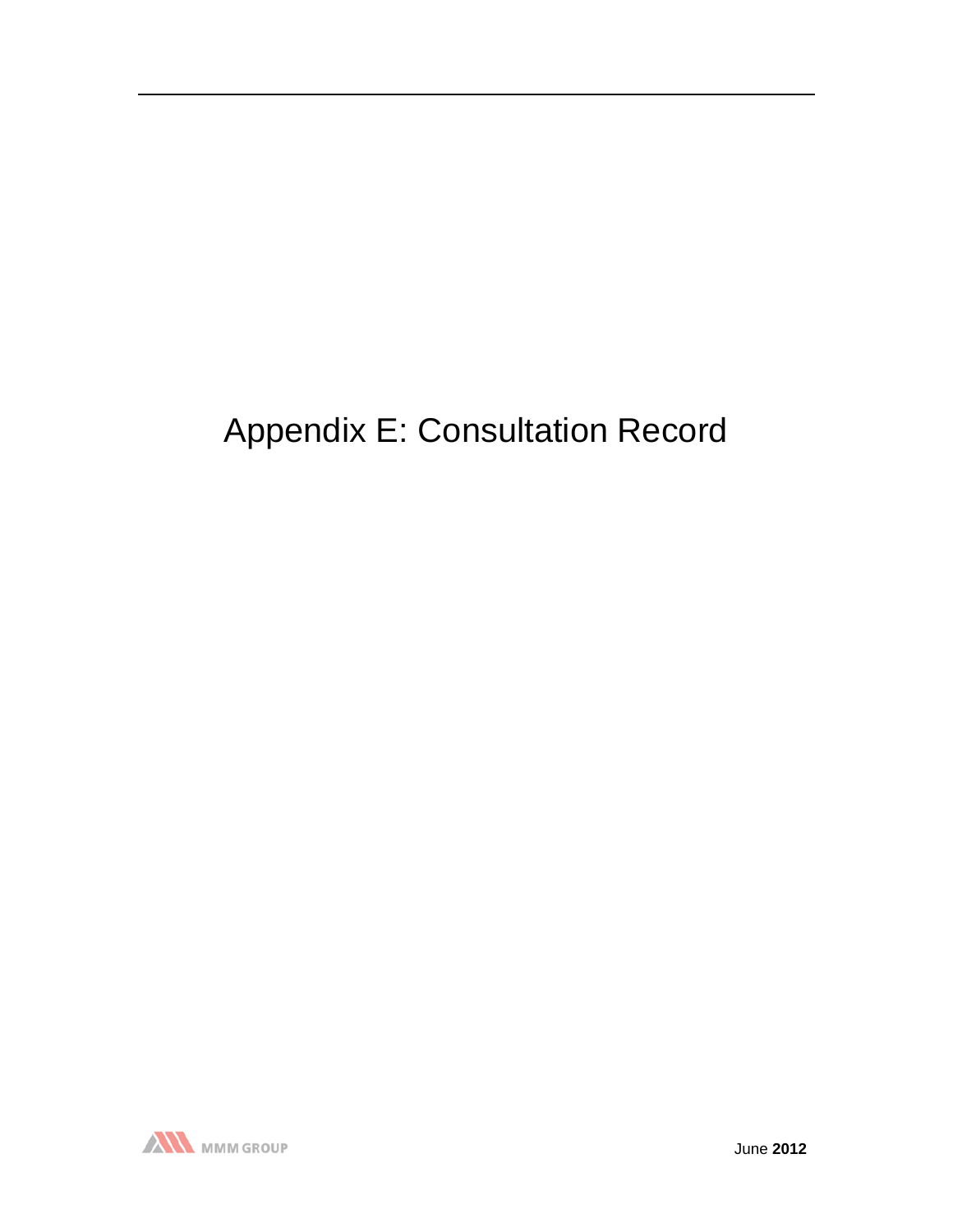

### **NOTICE OF STUDY COMMENCEMENT RAILWAY SPUR LINE AND MUNICIPAL SERVICES:**

#### **CLASS ENVIRONMENTAL ASSESSMENT**

The City of Windsor has initiated a Class Environmental Assessment (EA) study to investigate environmental issues and alternatives for the extension of Twin Oaks Drive, construction of a rail spur track, relocation of Lachance Drain and municipal servicing. MMM Group Limited has been retained by the City of Windsor to complete the study. The City of Windsor requires the construction of a rail spur track extending northward from the Canadian Pacific Railway main track to the south side of the C.S. Wind property limits. The proposed alignment of the rail spur track crosses lands owned by the City. The City also intends to extend Twin Oaks Drive to the east of the railway spur track, relocate a portion of Lachance Drain and to provide site servicing to the adjacent properties.

The study will follow the Municipal Engineers Association "Class Environmental Assessment" (2000, as amended 2007), which is approved under the Ontario *Environmental Assessment Act*.

Consultation with interested stakeholders, including the public, landowners and regulatory agencies is key to this study. We are interested in any comments that you may have. Background information and comments are being collected to



assist the City in meeting the requirements of the EA. This material will be maintained on file for use during the project, and may be included in project documentation. With the exception of personal information, all comments will become a part of the public record. Upon completion of the study, the Class EA Project File documenting the process will be available for public review for a period of 30 calendar days.

As part of the planning process, public information centres (PIC) will be scheduled throughout the study. The first PIC is tentatively planned for early January 2012 to present the project to the public and interested stakeholders, for review and comment. Representatives from the City of Windsor and the consultants will be present at the PICs to answer questions and discuss the next steps in the study process. Notification of the PICs will be provided at the appropriate time via a similar advertisement.

For further information, or if you have specific comments relating to this project, please contact us directly:

**Mr. Fahd Mikhael, P.Eng.** Engineer III City of Windsor 350 City Square Hall West, Suite 2655 North Sheridan way, Suite 300 302 Windsor ON N9A 6S1 p) 519-255-6257, ext 6890 e) fmikhael@city.windsor.on.ca

**Mr. Scott Bowers, P.Eng.** Consultant Project Manager MMM Group Limited Mississauga, ON L5K 2P8 p) 905-823-8500 ext 1398 e) sbowers@mrc.ca